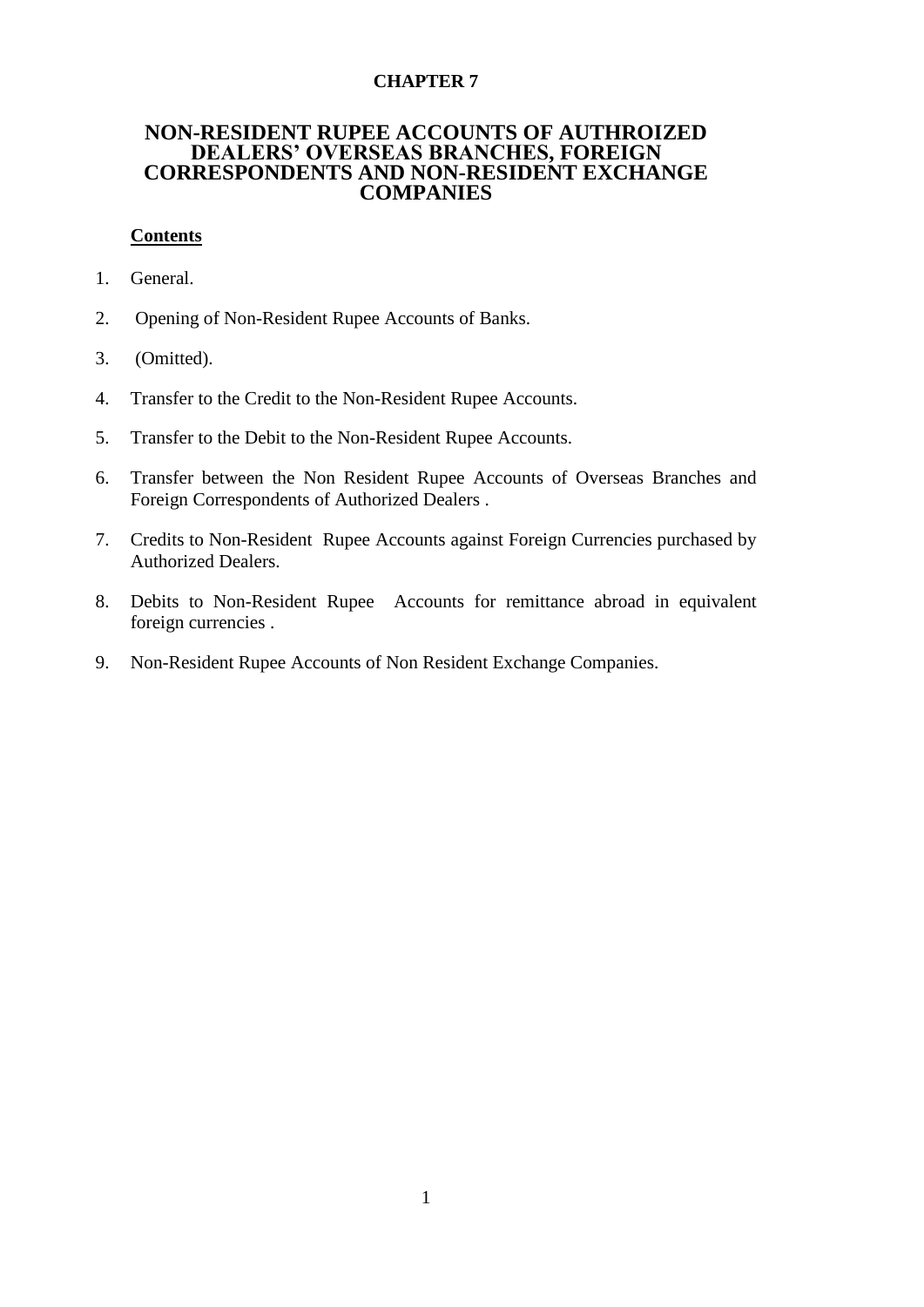#### **CHAPTER 7**

## **NON-RESIDENT RUPEE ACCOUNTS OF AUTHROIZED DEALERS' OVERSEAS BRANCHES, FOREIGN CORRESPONDENTS AND NON-RESIDENT EXCHANGE COMPANIES**

#### **1. General.**

Rupee accounts of Authorized Dealers' overseas branches or their foreign correspondents are treated as non-resident accounts. The accounts of different branches of the same bank situated in different countries must be identified separately and the accounts of each branch in one country should be designated as accounts of that country.

## **2. Opening of Non-Resident Rupee Accounts of Banks.**

Authorized Dealers may open non-resident rupee accounts of their overseas branches or foreign correspondents without the prior approval of the State Bank. Opening of these accounts shall, however, be subject to fulfillment of AML/KYC regulations/guidelines issued by the State Bank and compliance of international obligations.

**3.** (Omitted).

#### **4. Transfer to the Credit to the Non-Resident Rupee Accounts.**

Any payment for credit to non-resident rupee account of Authorized Dealer's overseas branch and foreign correspondent constitutes an outward remittance and is equivalent to a sale of the appropriate foreign currency. Such credits may be made by the Authorized Dealers against approved transactions covered by Forms 'T-1', 'I'/'EIF' or 'M' approved by the State Bank or by the Authorized Dealers on behalf of the State Bank, as permissible.

#### **5. Transfer to the Debit to the Non-Resident Rupee Accounts.**

Payment in rupees to the debit of non-resident rupee account of Authorized Dealer's overseas branch and foreign correspondent constitutes an inward remittance and is equivalent to purchase of the appropriate foreign currency. Such payments may be made freely by the Authorized Dealers in Pakistan by using Form 'E'/ 'EFE', 'R/ IRV'.

## **6. Transfer between the Non-Resident Rupee Accounts of Overseas Branches and Foreign Correspondents of Authorized Dealers.**

Transfers between non-resident rupee accounts with the same or different Authorized Dealers may be freely allowed irrespective of their monetary area. In respect of such transfers, credits should be covered by Form 'M' in which the name and address of the bank/branch whose account is debited and the name of the Authorized Dealer with whom that account is maintained should be given. The form may be approved by the Authorized Dealer on behalf of the State Bank. No form needs to be completed covering